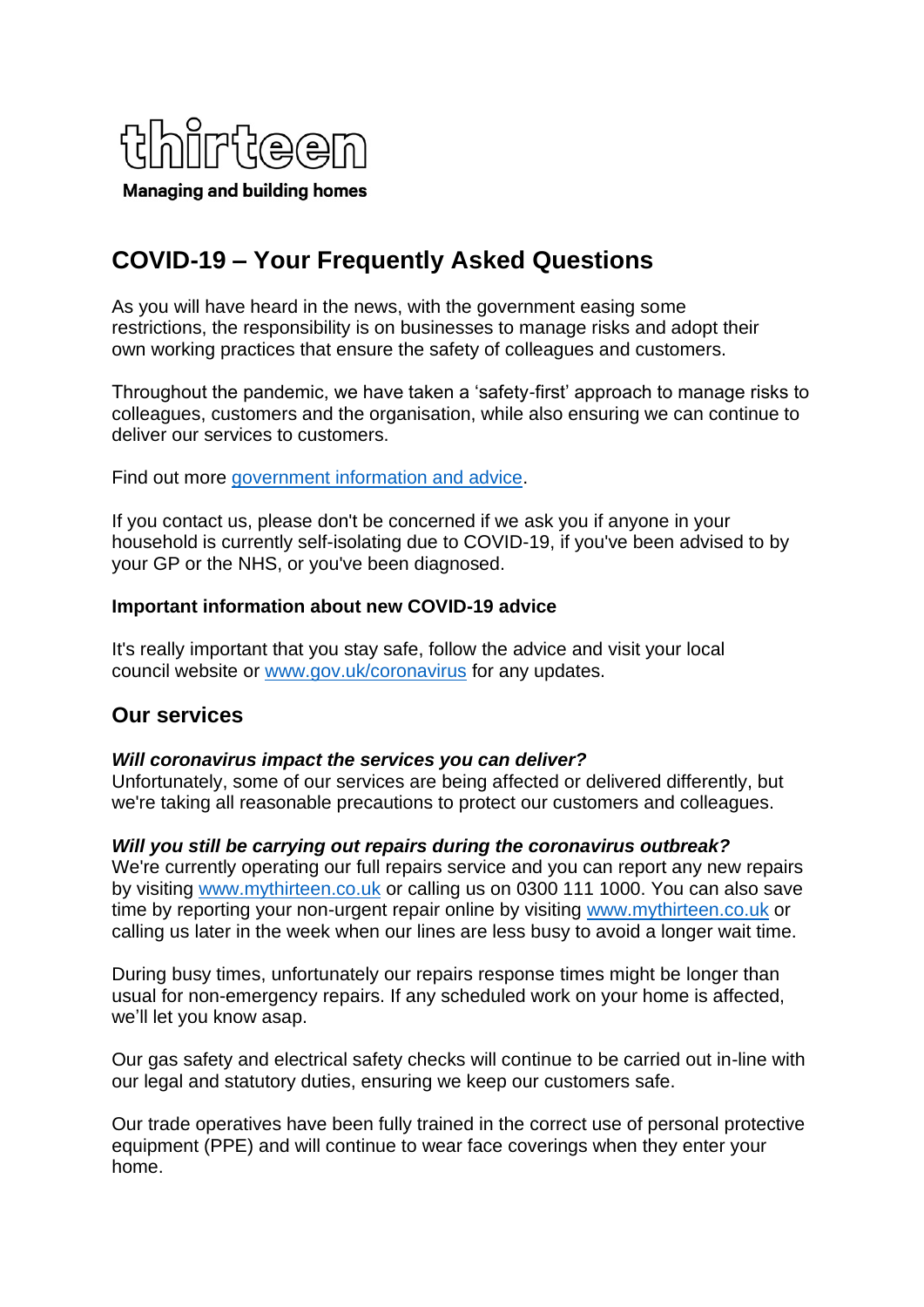To ensure the safety of our colleagues and customers, we'll continue to practice social distancing and we ask that our customers help us by doing the same.

Please help us help you by staying at least two metres away from our trade operatives and, where possible, step into a separate room and open windows while we're in your home. We also request that where possible and unless subject to medical advice, customers wear a mask/face covering.

Please [watch our short video,](https://eur01.safelinks.protection.outlook.com/?url=https%3A%2F%2Fyoutu.be%2FcRKw1GD3Ws4&data=04%7C01%7Cvicki.mussett%40thirteengroup.co.uk%7Cb22fb659ad7f4431056808d87f2bc2f7%7Cdc058fd0b64441418f85ba6e1f2087e7%7C1%7C0%7C637399173224520125%7CUnknown%7CTWFpbGZsb3d8eyJWIjoiMC4wLjAwMDAiLCJQIjoiV2luMzIiLCJBTiI6Ik1haWwiLCJXVCI6Mn0%3D%7C1000&sdata=1z%2F6Y8sDzeLsVr584n3gJ6dN22rRWrjUN6oNoI3JiHA%3D&reserved=0) which addresses the safety measures we've put in place and [download our leaflet for more information.](https://www.thirteengroup.co.uk/uploaded/thirteen/files/Keeping%20customers%20and%20colleagues%20safe%20leaflet.pdf)

#### *I'm due a gas service soon. Will this still go ahead?*

Annual gas safety checks are a legal requirement, so our colleagues are completing these jobs where it's safe for the customer, but as always, if you smell gas or think you have a leak, call the gas emergency number 0800 111 999.

#### *I'm due an electrical service soon. Will this still go ahead?*

Our electric testing programme (EICR) is also continuing. Our electrical team is working hard to maintain our properties and should you have an electrical emergency, please contact us on 0300 111 1000.

#### *I'm struggling to pay my rent – what help can I get?*

We don't want anyone to be at risk of losing their home because of the virus. If you're having difficulties, speak to us as soon as possible, and we can discuss how we can help you.

### *I'm due to have some investment work done on my property. Will this still go ahead?*

We're continuing to carry out investment work in a safe and controlled manner. If you were due to receive planned investment work, we'll be getting in touch with you to discuss this.

#### *Will complaints and anti-social behaviour cases still be investigated?*

We're still dealing with complaints and anti-social behaviour enquiries, and in the main, these will be done over the telephone until further notice, so if you need to speak to us, please give us a call on 0300 111 1000.

#### *Will co-ordinators still visit my home?*

We'll only visit your home if there is no other way for us to contact you or the circumstances warrant a visit.

One reason for a visit could be if we need to inspect your home or if you want to transfer to a new home. We will conduct any visit in a covid-safe manner.

Preferably we'll aim to speak to you via telephone or contact you via email or text messaging. You can also contact us by calling 0300 111 1000, by email or through our website or Facebook.

#### *Will walkabouts or neighbourhood drop-ins still go ahead?*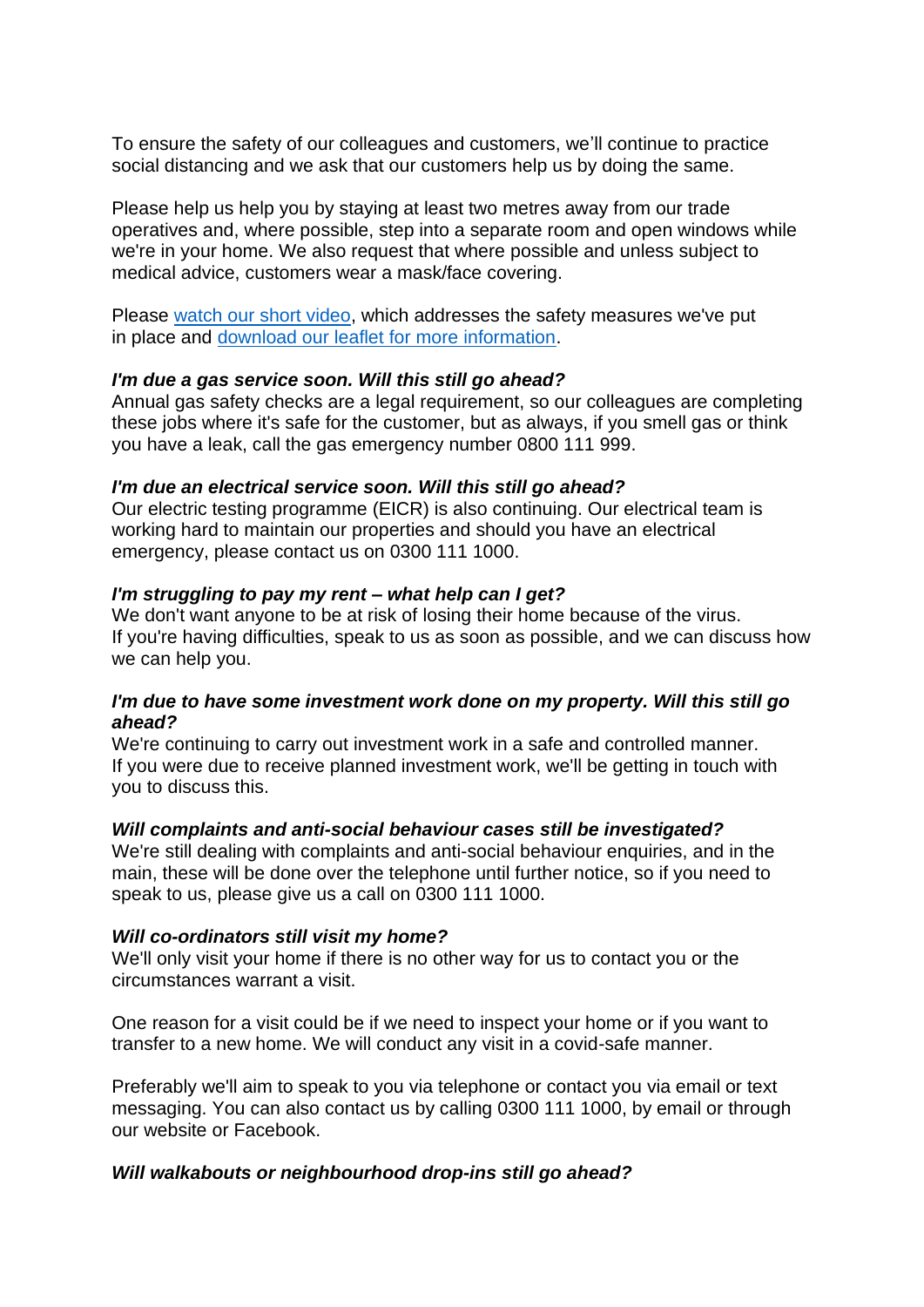Any walkabouts and drop-ins remain postponed for now. However, you can still report any issues you have to your co-ordinator by giving them a call on 0300 111 1000, by email or by visiting our website or Facebook.

## *Will I still be able to visit one of your community buildings?*

So we can help reduce the spread of the virus as much as possible, some of our buildings are closed until further notice. Our Touchpoint stores in Stockton and Hull are open for drop-ins and appointments. You can find [details of the store opening](https://www.thirteengroup.co.uk/page/neighbourhood-offices)  [times on the website.](https://www.thirteengroup.co.uk/page/neighbourhood-offices)

## *I live in an extra care, sheltered or specialist scheme; will you still have staff on-site?*

Colleagues will still be available on-site across all our schemes for essential duties, such as health and safety checks, issuing and checking pendants, undertaking support planning and testing fire alarms.

We'll continue to contact you daily where appropriate through your intercom or mobile phone, and you will still be able to contact us for help and support the same way. To protect some of our most vulnerable residents, we're continuing to monitor all government advice.

### *Keep in touch!*

We're still here to provide help and support. There are plenty of other ways to get in touch. You can find all the ways to [contact us on the Thirteen website.](https://www.thirteengroup.co.uk/page/contact-us) You can also use the [My Thirteen](https://mythirteen.co.uk/start/) website for customers..

# **Moving home**

### *Am I still able to apply for a home?*

We are still letting our homes, so check out our website for available properties to let. You can also visit [www.mythirteen.co.uk](http://www.mythirteen.co.uk/) or the Tees Valley-wide Compass site.

### *Can I view a property I've applied for?*

Yes, but we're doing things a bit differently to ensure our customers and colleagues are safe. For the foreseeable future, we'll be carrying out unaccompanied viewings, and you can find out more about how this will work as well as the safety measures we've put in place by [watching our short video.](https://eur01.safelinks.protection.outlook.com/?url=https%3A%2F%2Fyoutu.be%2Fn3jmOiOhsnc&data=04%7C01%7Cvicki.mussett%40thirteengroup.co.uk%7Cb22fb659ad7f4431056808d87f2bc2f7%7Cdc058fd0b64441418f85ba6e1f2087e7%7C1%7C0%7C637399173224530082%7CUnknown%7CTWFpbGZsb3d8eyJWIjoiMC4wLjAwMDAiLCJQIjoiV2luMzIiLCJBTiI6Ik1haWwiLCJXVCI6Mn0%3D%7C1000&sdata=ej86naSV%2B%2BmUlt0CKrdbNOTLW8PJ8n9QLpKxmB%2BoHOU%3D&reserved=0)

Before any unaccompanied viewing, we will ask you if you are showing any symptoms of COVID-19. If you are, then obviously, the viewing can't go ahead at that time.

#### *I'm interested in buying a house through shared ownership or outright sale. Is this still possible?*

Yes, the housing market remains open allowing outright and shared ownership buyers to move to a new house. To find out more, contact our sales team by emailing [sales@thirteenhomes.co.uk.](mailto:sales@thirteenhomes.co.uk) You can also visit [www.thirteenhomes.co.uk](http://www.thirteenhomes.co.uk/) or [www.thirteengroup.co.uk/page/shared-ownership-developments.](http://www.thirteengroup.co.uk/page/shared-ownership-developments)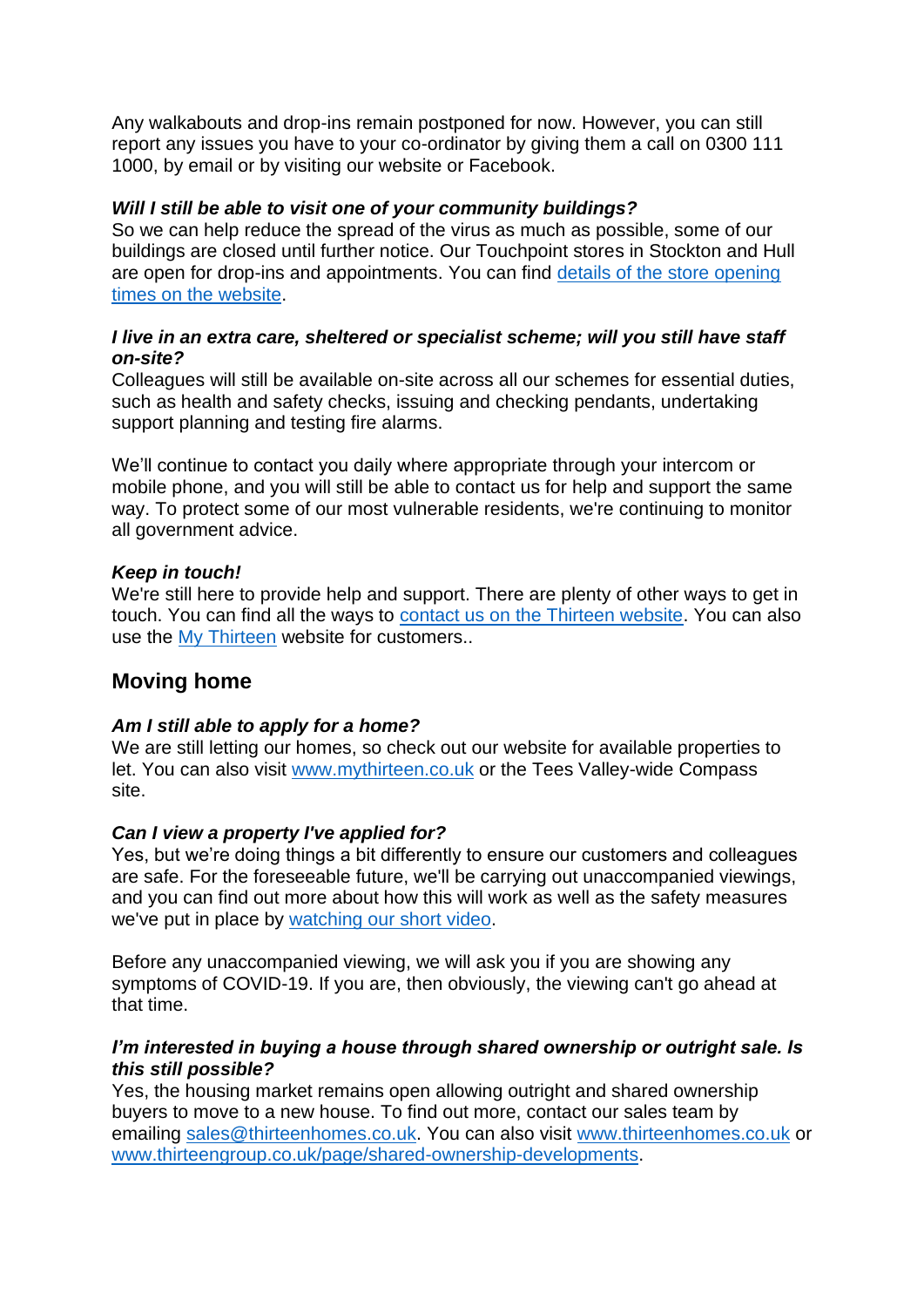# **Precautionary measures**

#### *What precautions are you asking your staff members to take in terms of personal hygiene when they visit my home?*

All our colleagues have been given regular information about the importance of following government advice on personal hygiene to help against the spread of the virus. All colleagues have sanitiser which they use before and after any work.

While our trade operatives are working in our customers' homes, they will continue to wear a face covering and other personal protective equipment to protect our customers and themselves. It's also important that customers continue to practice social distancing and remain at least two metres away from our trade operatives, or in a separate room where possible.

Government advice also recommends good ventilation where trade operatives are working, including opening a window and all internal doors. We also request that where possible and unless subject to medical advice, customers wear a mask/face covering.

If our trade operative doesn't feel they can carry out a repair safely, they may leave your property to seek advice. If this does happen, we will contact you to discuss the next steps.

Please [watch our short video,](https://eur01.safelinks.protection.outlook.com/?url=https%3A%2F%2Fyoutu.be%2FcRKw1GD3Ws4&data=04%7C01%7Cvicki.mussett%40thirteengroup.co.uk%7Cb22fb659ad7f4431056808d87f2bc2f7%7Cdc058fd0b64441418f85ba6e1f2087e7%7C1%7C0%7C637399173224540039%7CUnknown%7CTWFpbGZsb3d8eyJWIjoiMC4wLjAwMDAiLCJQIjoiV2luMzIiLCJBTiI6Ik1haWwiLCJXVCI6Mn0%3D%7C1000&sdata=UmDgkBD2QYAkRKZd6tsXQ3K0M%2BDiF%2BNGJ2eH24vwrUQ%3D&reserved=0) which addresses the safety measures we've put in place and [download our leaflet for more information.](https://www.thirteengroup.co.uk/uploaded/thirteen/files/Keeping%20customers%20and%20colleagues%20safe%20leaflet.pdf)

# *What special precautions will you take in your extra care or sheltered schemes where you have older residents?*

Following the lifting of many restrictions, we're still continuously reviewing the approach we have in schemes.

To help keep people as safe as possible, we'll continue to space out furniture to allow for social distancing, provide hand sanitiser dispensers around the scheme and keep communal areas well ventilated wherever we can.

In-line with government advice, it is still recommended that people wear face coverings in crowded areas, such as communal areas and lifts, and our staff will continue to wear PPE and face masks to help keep everyone safe.

### **Paying my rent**

#### *Can I still call to pay my rent and for other enquiries?*

If you have your Allpay card, you can pay 24/7 via Allpay 0844 557 8321. You can also still call our contact team on 0300 111 1000 to pay your rent or discuss any other matters with us.

While we know that some customers prefer to make telephone payments, you can also pay your rent or update your account details at a time that suits you, all in one place with My Thirteen. All you have to do is visit [www.mythirteen.co.uk](http://www.mythirteen.co.uk/) and call us on 0300 111 1000 to activate your account.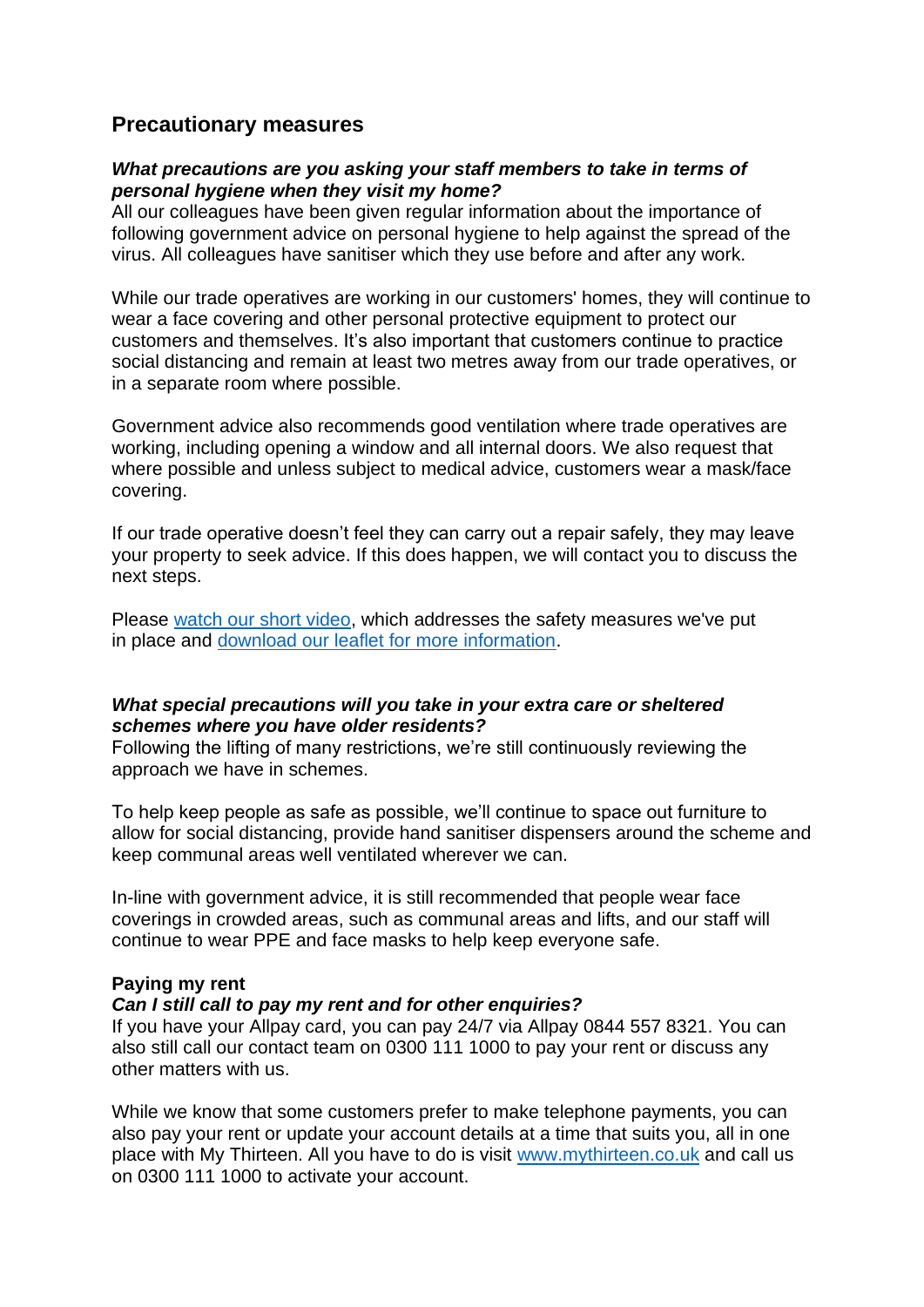## *What if I have difficulty paying my rent because my income is reduced due to the impact of the coronavirus?*

If you're struggling to pay your rent or other bills, our teams are on hand to give advice and information. Just contact 0300 111 1000 and ask for a phone appointment.

# **My health**

## *Should I tell Thirteen if anyone in my household has the virus symptoms, is self-isolating or has tested positive for COVID-19?*

Yes, we want to ensure we're supporting all efforts to reduce the spread of the virus, so please tell us if you or anyone in your home is self-isolating or diagnosed with COVID-19. This will help us protect everyone as much as possible.

Some of our colleagues may ask you if they can use a contactless thermometer when visiting your property, so please don't be concerned. These are all steps to help keep our colleagues, customers and communities safe.

Please call us as soon as you can so we can assess the situation and give you advice.

#### *If someone in my household is showing symptoms, self-isolating or has tested positive for COVID-19, will you still be able to do an emergency repair to my home?*

If a repair is an emergency and can't be postponed, we'll assess it and decide if a team member can safely carry out the work. Measures would include wearing protective equipment, asking the affected person to move to another room, cleaning the affected area before starting work or combining all these measures.

Please don't be alarmed or offended if this is the case, as we're committed to keeping you and our colleagues as safe as possible. We also request that where possible and unless subject to medical advice, customers wear a mask/face covering.

Ultimately, we need to balance carrying out the repair and keep you and our team safe, and we'll do all we can to help, for example we might leaving temporary heaters if your boiler isn't working and we are unable to safely fix it.

We will look at each case and let you know the best course of action based on the circumstances.

Please [watch our short video,](https://eur01.safelinks.protection.outlook.com/?url=https%3A%2F%2Fyoutu.be%2FcRKw1GD3Ws4&data=04%7C01%7Cvicki.mussett%40thirteengroup.co.uk%7Cb22fb659ad7f4431056808d87f2bc2f7%7Cdc058fd0b64441418f85ba6e1f2087e7%7C1%7C0%7C637399173224549991%7CUnknown%7CTWFpbGZsb3d8eyJWIjoiMC4wLjAwMDAiLCJQIjoiV2luMzIiLCJBTiI6Ik1haWwiLCJXVCI6Mn0%3D%7C1000&sdata=fBd2jE2PXa2rkCfpuoRsELc%2Fc2Mo8uG4x6AGmZjF%2Bdk%3D&reserved=0) which addresses the safety measures we've put in place and [download our leaflet for more information.](https://www.thirteengroup.co.uk/uploaded/thirteen/files/Keeping%20customers%20and%20colleagues%20safe%20leaflet.pdf)

### *I've developed the symptoms or have had the virus confirmed, and one of your employees was in contact with me recently.*

We're sorry to hear this, and we wish you a speedy recovery. Are you aware of what you need to do to self-isolate, and do you know where to get further advice? Please